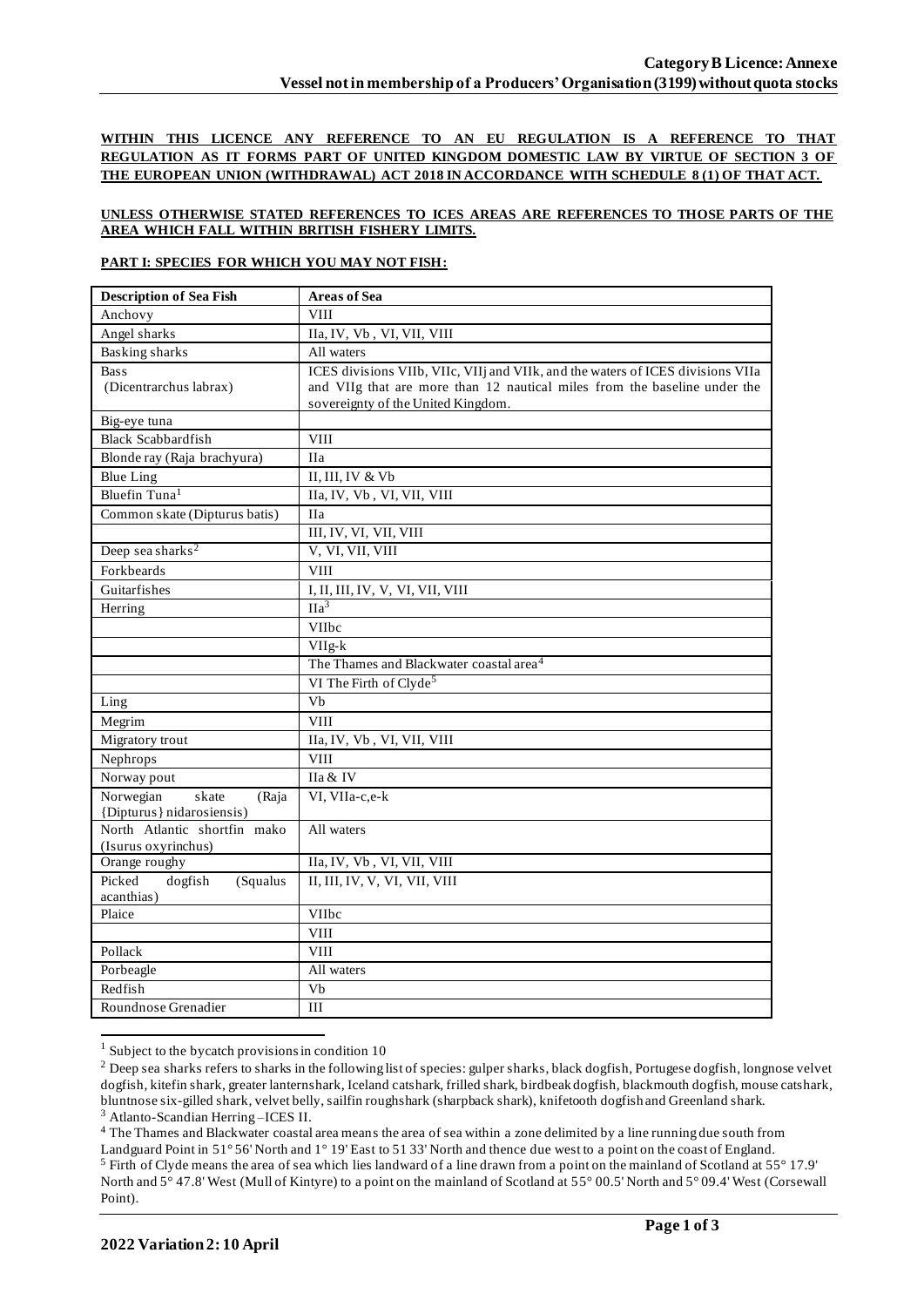| Vessel not in membership of a Producers' Organisation (3199) without quota stocks |  |  |
|-----------------------------------------------------------------------------------|--|--|
|                                                                                   |  |  |

| Salmon                                                 | IIa, IV, Vb, VI, VII, VIII                   |  |
|--------------------------------------------------------|----------------------------------------------|--|
| Sandeels                                               | Scottish Inshore Waters <sup>6</sup>         |  |
| <b>Skates and Rays</b>                                 | <b>VIII</b>                                  |  |
| Small-eyed<br>(Raja<br>ray<br>microocellata)           | IIa, IV, VIa, VIb, VIIa-c, VIIe and VIIh-k   |  |
| lanternshark<br><b>Smooth</b><br>(Etmopterus pusillus) | IIa, IV                                      |  |
|                                                        | I, V, VI, VII, VIII                          |  |
| Sole                                                   | <b>VIIbc</b>                                 |  |
|                                                        | <b>VIII</b>                                  |  |
| Starry Ray (Amblyraja radiata)                         | IIa, IIIa, IV, VIId                          |  |
| Thornback ray (Raja clavata)                           | <b>IIIa</b>                                  |  |
| Tope shark (Galeorhinus galeus)                        | When taken with longlines in IIa, IV; and in |  |
|                                                        | I, V, VI, VII, VIII                          |  |
| Undulate Ray (Raja undulata)                           | VI                                           |  |
| White sharks                                           | IIa, IV, Vb, VI, VII, VIII                   |  |
| White Skate (Rostroraja alba)                          | VI, VII, VIII                                |  |
| Whiting                                                | VIII                                         |  |

## **SPECIES FOR WHICH YOU MAY NOT FISH CONTINUED**

| <b>TAC SPECIES</b>          | <b>SEA AREA</b>                                                      |  |  |
|-----------------------------|----------------------------------------------------------------------|--|--|
| Anglerfish                  | IIa, IV                                                              |  |  |
| <b>Blue Ling</b>            | IIa & IV                                                             |  |  |
| $\overline{\text{Cod}}$     | VIIa                                                                 |  |  |
| <b>Greater Silver Smelt</b> | IIa, IV                                                              |  |  |
|                             | Vb, VI, VII                                                          |  |  |
| Lemon sole/Witches          | IIa, IV                                                              |  |  |
| Ling                        | $\rm I Ia$                                                           |  |  |
|                             | <b>IV</b>                                                            |  |  |
|                             | VI, VII, VIII                                                        |  |  |
| Megrim                      | IIa, IV                                                              |  |  |
|                             | Vb, VI                                                               |  |  |
| Nephrops                    | IIa, IV                                                              |  |  |
|                             | Vb, VI,                                                              |  |  |
|                             | VII                                                                  |  |  |
| Plaice                      | IIa, IV                                                              |  |  |
|                             | VIIa                                                                 |  |  |
| Pollack                     | VII                                                                  |  |  |
|                             | Vb, VI                                                               |  |  |
| Skates & Rays               | IIa, IV                                                              |  |  |
|                             | VIId                                                                 |  |  |
|                             | VIa-b & VIIa-c, e-k                                                  |  |  |
| Sole                        | Vb, VI                                                               |  |  |
| Turbot/Brill                | IIa, IV                                                              |  |  |
| Tusk                        | $\overline{IIa}$                                                     |  |  |
| Whiting                     | VIIb-k                                                               |  |  |
|                             | VIIa                                                                 |  |  |
| Horse Mackerel              | IIa, IVa, Vb, VI, VIIa-c, VIIe-k, VIIIa, b, d, e                     |  |  |
|                             | IVb, IVc and VIId                                                    |  |  |
| Mackerel                    | VIId handline (additional limit for vessels authorised in accordance |  |  |

<sup>&</sup>lt;sup>6</sup> "Scottish inshore waters" means the sea adjacent to the coast of Scotland and to the landward of a limit of 6 nautical miles from the baseline from which the territorial sea is measured, up to the mean high water mark of ordinary spring tides.